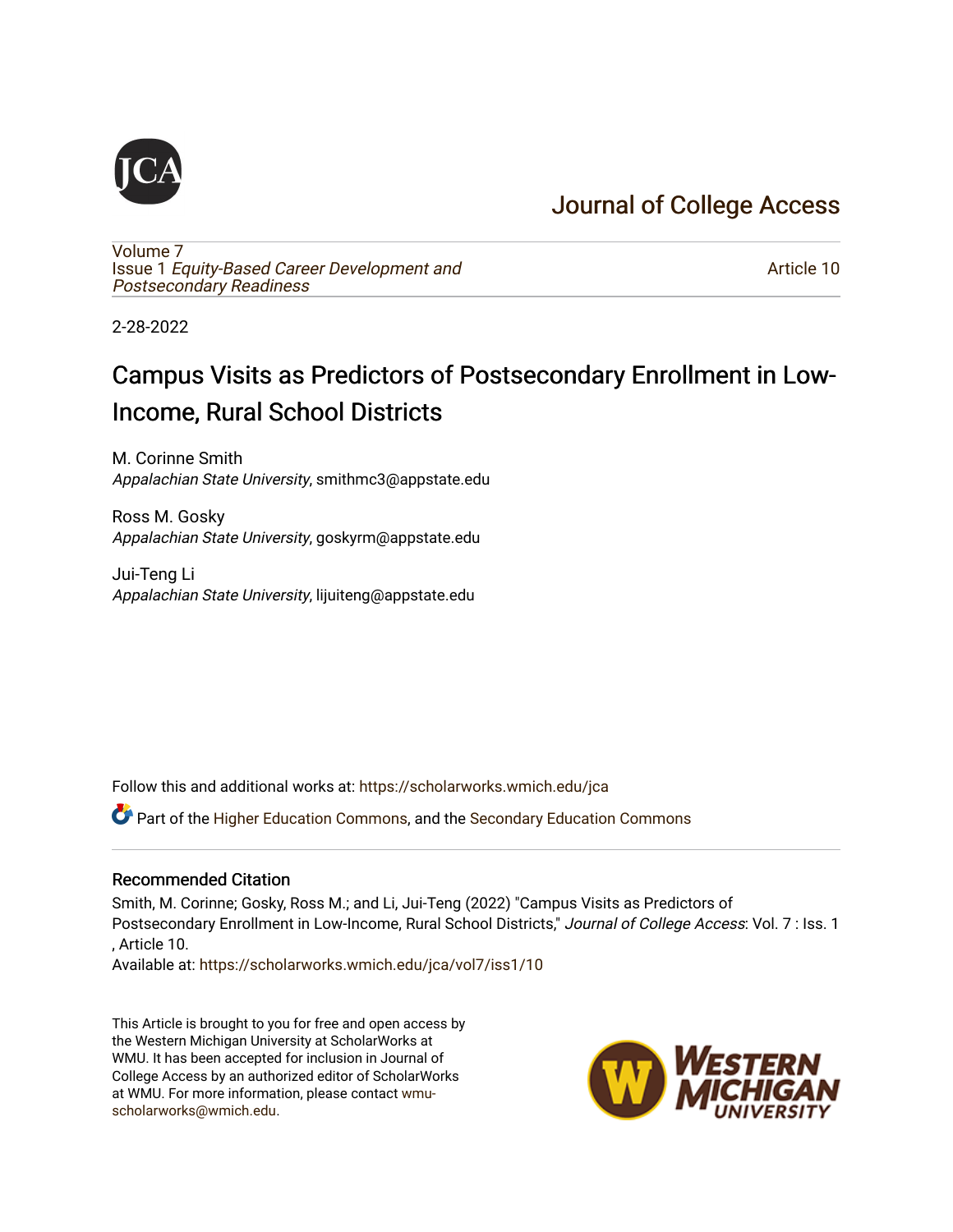# **Campus Visits as Predictors of Postsecondary Enrollment in Low-Income, Rural School Districts**



Authored by M. Corinne Smith *(Appalachian State University*) Ross Gosky *(Appalachian State University*) Jui-Teng Li *(Appalachian State University*)

#### **ABSTRACT**

The purpose of this study was to examine the relationship between visits to college campuses by middle school and high school students and postsecondary enrollment rates, where campus visits are classified as both formal college visits and also informal campus visits. Specifically, Traditional Campus Visits and Educational Campus Field Trips are categorized as two distinct service types sponsored by the GEAR UP (Gaining Early Awareness and Readiness for Undergraduate Programs) grant program in 11 rural, western North Carolina school districts. The participants were 2,274 students who started the GEAR UP program in 7th grade and remained enrolled at a participating GEAR UP school through high school graduation. Using logistic regression analyses to estimate the effects of two different campus visit types, and the year in which the visits occurred, the results indicated that both informal (Educational Campus Field Trip) and formal (Traditional College Visit) campus visits had an association with postsecondary enrollment rates, with formal campus visits collectively having a stronger impact than informal campus visits. We also found that visits taken earlier in a student's academic career had an important association with postsecondary enrollment rates.

**Keywords:** college visits, postsecondary enrollment, collegegoing culture

#### **ACKNOWLEDGEMENT**

This study was made possible through the support of the Appalachian State University GEAR UP grant program (award #P334A014205 and #P334A014206), the department of College Access Partnerships, and the students, teachers, parents, and administrators of the 11 GEAR UP school districts without whom this work would not have been possible. We wish to also acknowledge Molly Martin from the Department of Mathematical Sciences at Appalachian State University for her work with organizing the data received from the National Student Clearinghouse.

\_\_\_\_\_\_\_\_\_\_\_\_\_\_\_\_\_\_\_\_\_\_\_\_\_\_\_\_\_\_\_\_\_\_\_\_\_\_\_\_\_\_\_\_\_\_\_\_\_

he value of a postsecondary degree has been studied as the economic needs for an educated workforce increase (Carnevale et al., 2013). As such, a review of factors that underlie differential postsecondary enrollment rates is of interest. Research by Fraysier et al. (2020) showed that secondary school engagement, and in particular future goals and aspirations, are significant predictors of postsecondary enrollment. Their review suggests that student engagement is a construct made up of demographic, achievement, behavioral, and cognitive/affective components, and that student engagement is predictive of postsecondary enrollment and retention. There are multiple frameworks for the college decision making process, including those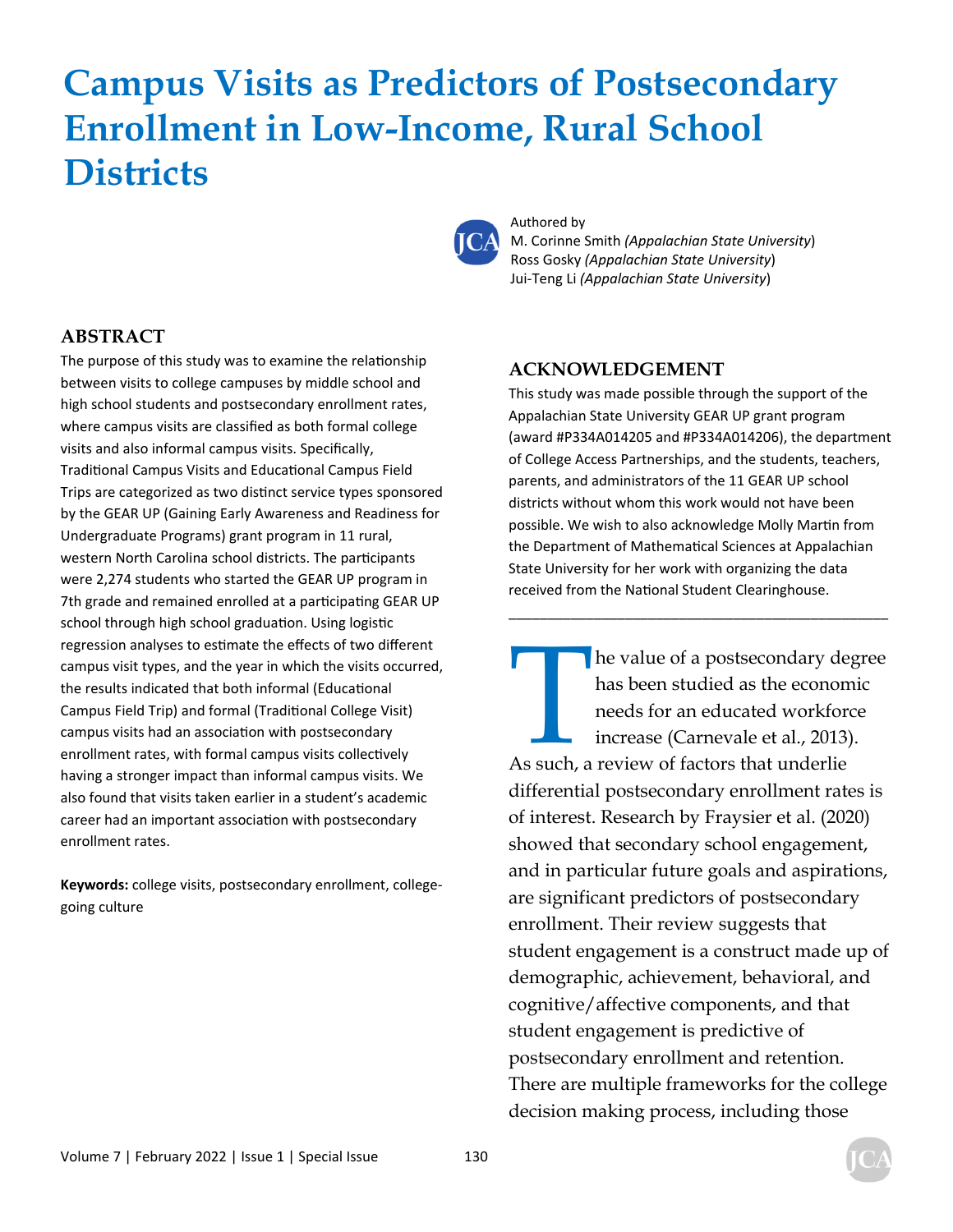described in Chapman (1984), Conley (2008), Jackson (1982), and Litten (1982). Each framework describes the decision-making process as having distinct stages, and while the focus of each framework is a bit different, exposure to colleges by visiting campus has a role in each of them. Programs that provide access to college for secondary students are important in helping shape their view of themselves as college students (Hooker & Brand, 2010; Swanson et al., 2021). These programs may also include early college coursework and other rigorous learning opportunities.

College visits are recognized as an important component of a student's college choice, as described in King (2012), Secore (2018), and Swanson et al. (2021). Campus facilities are an important part of that selection, particularly academic facilities related to a student's intended major (McDonald, 2019).

Okerson (2016) found that students' impressions of college are affected by a college visit, and that several aspects of a college visit that are noteworthy to students during a college visit are somewhat intangible, such as campus aesthetics and a general feeling of comfort on the campus. Okerson (2016) also found that some aspects of students' impressions of a campus visit were not directly under the college's control relative to the visit, such as weather, bulletin board material, and construction projects. Students from rural high schools face significant challenges related to college access. Morton et al. (2018) identified concerns among rural students about attending college through a series of interviews, and suggested that a lack of resources for college planning and research existed as a barrier to college for rural students. Providing services such as college and career counseling, learning resources, and access to college-level coursework for students in rural districts is associated with increased college enrollment rates and some other academic measures of college readiness, but not all outcome measures had statistically significant changes associated with the services offered (Mokher et al., 2019). High school students from lowincome backgrounds or whose parents did not attend college face challenges in college access and may benefit from additional support services to increase college access (Choy et al., 2000).

#### **GEAR UP Background and Grant Program**

Administered by the U.S. Department of Education, GEAR UP is a competitive grant program authorized by Congress under Chapter 2 of the 1998 amendments to the Higher Education Act of 1965. In 2014, Appalachian State University was awarded two 7-year GEAR UP partnership grants to support 11 rural school districts, staff, students, and families in western North Carolina. Using a cohort model that follows students over the course of seven years, GEAR UP aims to expose students to a variety of career and college options starting in sixth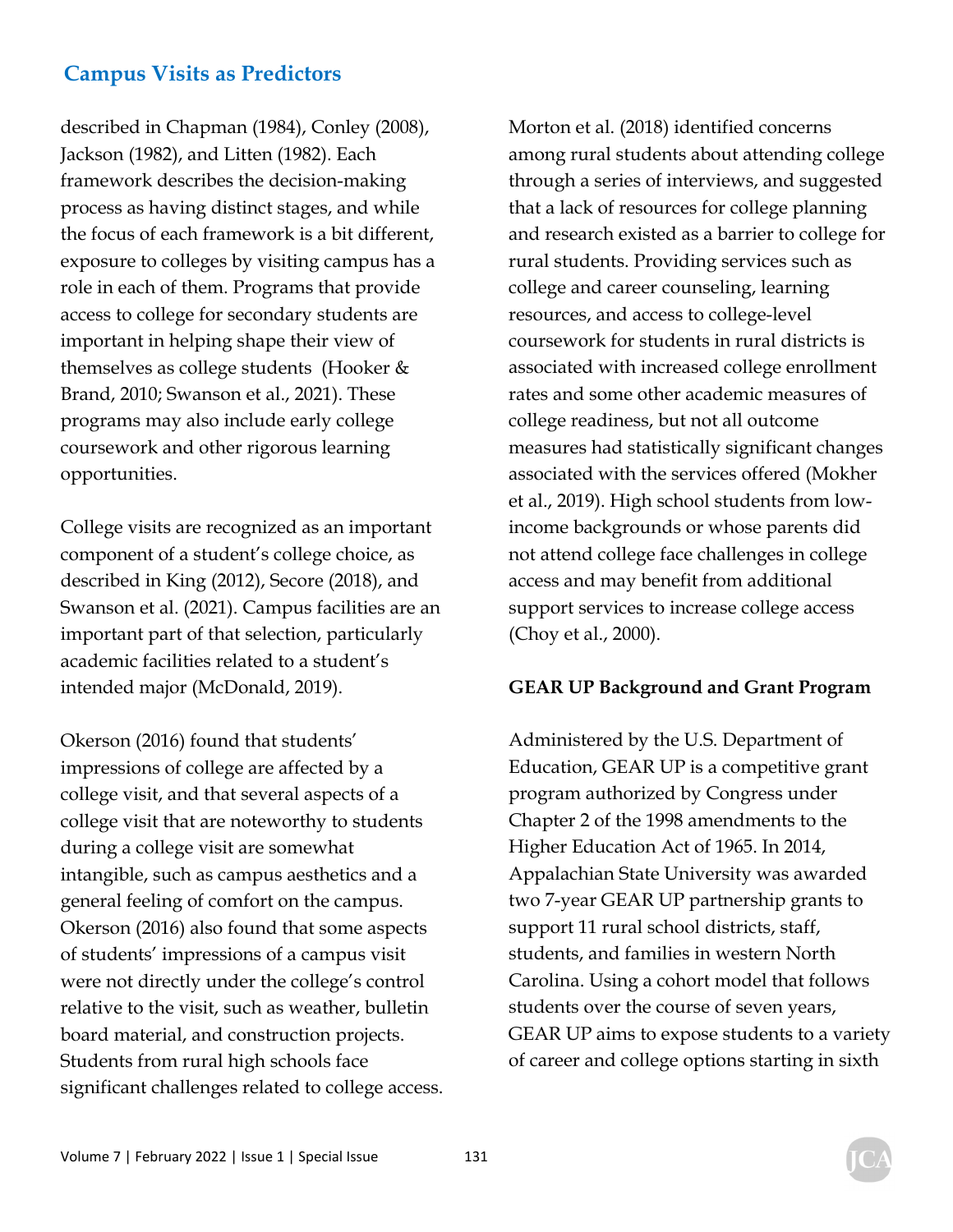grade and seventh grade and supports them on their journey through their first year of college. With the goal of improving student access to and preparation for postsecondary education, our GEAR UP program has established partnerships with Institutions of Higher Education to provide services to over 15,000 students, in particular college campus visits. Though North Carolina has experienced rapid population growth in recent years, the state ranks second in the U.S. for having the largest rural population, after Texas, signaling the growth has not taken place uniformly across the state (State of Demographer of North Carolina, 2020; Tippett, 2016). The 11 school districts in the GEAR UP program in western North Carolina are considered rural districts, consisting of 55 total schools (24 high schools and 31 elementary/middle schools). According to the rural locale code definitions of National Center for Education Statistics [NCES] (NCES, 2006), all districts in the GEAR UP program are classified as either rural fringe  $(n = 5)$ , rural distant (n = 3), or rural remote (n = 3). Students from rural school districts have been studied frequently with regard to college access and postsecondary education, and their rates of enrollment in college are often lower than students from nonrural areas according to the NCES (2015). Research suggests this difference may be due to socioeconomic reasons, cultural factors, and a lack of resources and programs designed to expose students to opportunities for postsecondary enrollment (e.g., Morton et al., 2018; Scott et al., 2015; Webber & Boehmer, 2008). For

students in rural and low-income areas, there are barriers to college access, such as limited access to nearby colleges and varied rates of parental involvement, resulting in low exposure to college campuses at a younger age (Beamer & Steinbaum, 2019; Morton et al., 2018).

GEAR UP services in other states have been studied and shown to be effective in increasing postsecondary enrollment rates. In particular, Bowman et al. (2018) showed that GEAR UP in Iowa was associated with higher postsecondary enrollment rates for students in lower-income high schools, although not with college persistence. Some additional research by Kim et al. (2018) explored which GEAR UP services were associated with higher postsecondary enrollment rates. Among the services associated with higher enrollment were college visits and college campus activities, but information about the timing of those particular services were not analyzed.

Within our GEAR UP partnership grant in western North Carolina, two specific types of services offered to rural students in the GEAR UP program occur on college campuses. The first are official campus tours, which are district-sponsored visits to colleges and universities in North Carolina and beyond. For purposes of this study, we will refer to these as Traditional College Visits. These tours are facilitated by admissions staff or other college departments (e.g. financial aid, academic departments, athletics, residence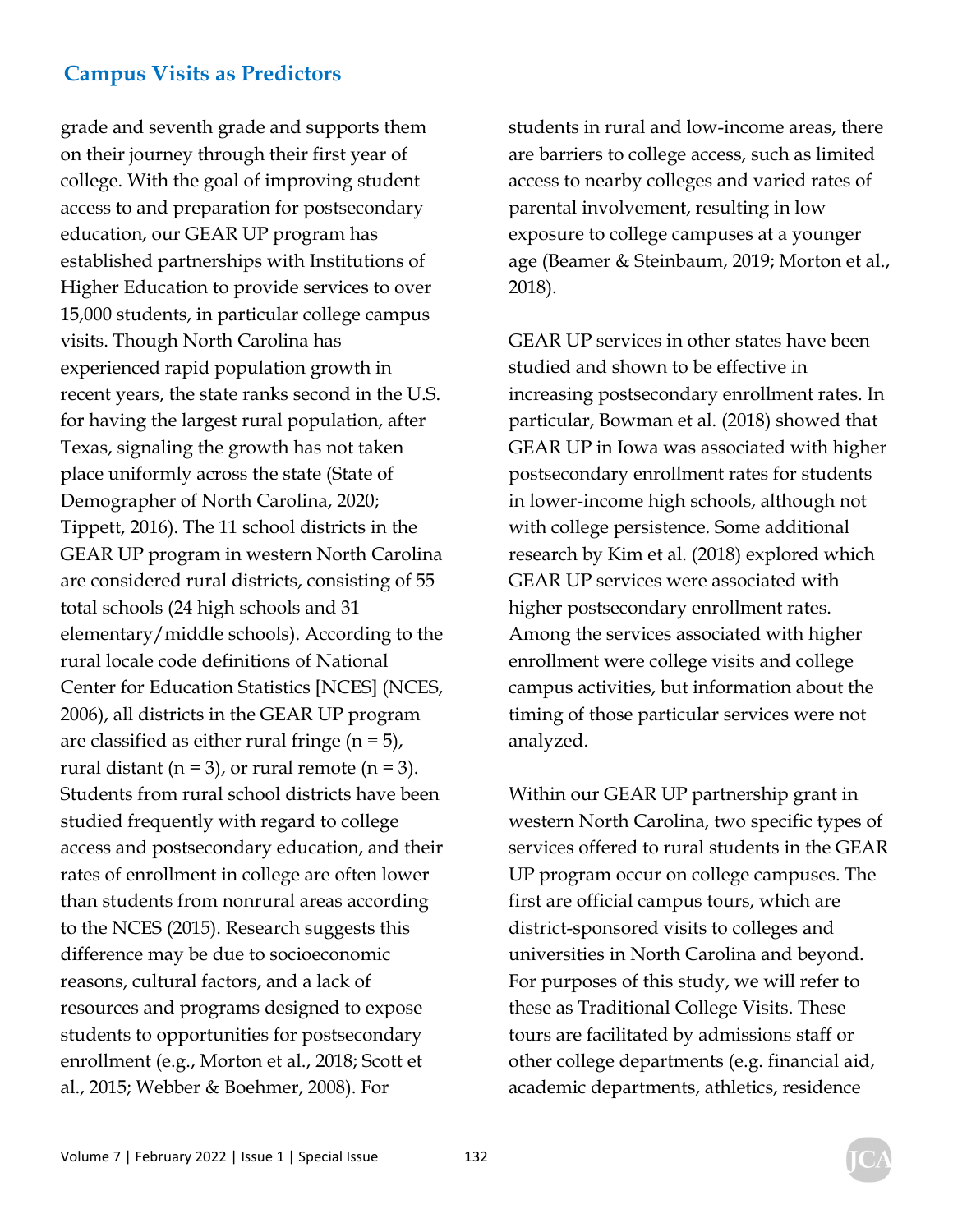life, multicultural affairs) traditionally responsible for recruiting students to the institution. These Traditional College Visits are specifically designed to help students learn more about their options for postsecondary enrollment at the host institution. A second type of service offered to students is what we refer to as Educational Campus Field Trips. Educational Campus Field trips are district-sponsored field trips that take place on a college campus but are not intended to recruit students to the host institution; rather, they are meant to expose students to new academic experiences and broaden their views on career opportunities. For example, attending a STEM Expo event on a college campus, where students are exposed to a variety of faculty, staff, and community partners each hosting different experiments, demonstrations, and discussions, is classified as an Educational Campus Field Trip rather than as a Traditional College Visit.

Each of these services may encourage rural students toward postsecondary enrollment in somewhat different ways. Traditional College Visits are generally aimed at students who are closer to their high school graduation and are likely thinking about educational plans after high school. This service allows those students to visit schools that may be a good fit for them and to learn very specific things about each school regarding its size, academic programs, and culture. Often, the purpose of these visits is to help high school students make a decision on which college to attend,

and often assumes they have made the decision to attend at all.

Educational Campus Field Trips are more common in middle school but can be taken throughout middle school and high school. These visits can be impactful by allowing students to begin developing a college-going mindset at an early age. They may plant seeds in students' minds about possibilities for their future education, and can also help students have positive educational experiences on campus. Familiarity with college campuses earlier in a student's academic career may provide motivation for a student to engage more fully with their high school's guidance process to help them complete coursework and to engage in other experiences to help increase their chances of acceptance into postsecondary schools of interest. This is particularly important for students in rural areas where access to college campuses is minimal.

In summary, Traditional Campus Visits and Educational Campus Field Trips could help enhance students' self-determination regarding college going and postsecondary enrollment rate. However, little research discusses how these two types of campus visits are linked to rural students' postsecondary enrollment. In addition, prior college visit studies have primarily focused on formal college visits and tours. However, to the extent that the student impressions from these visits are somewhat intangible, exposure to college campuses in different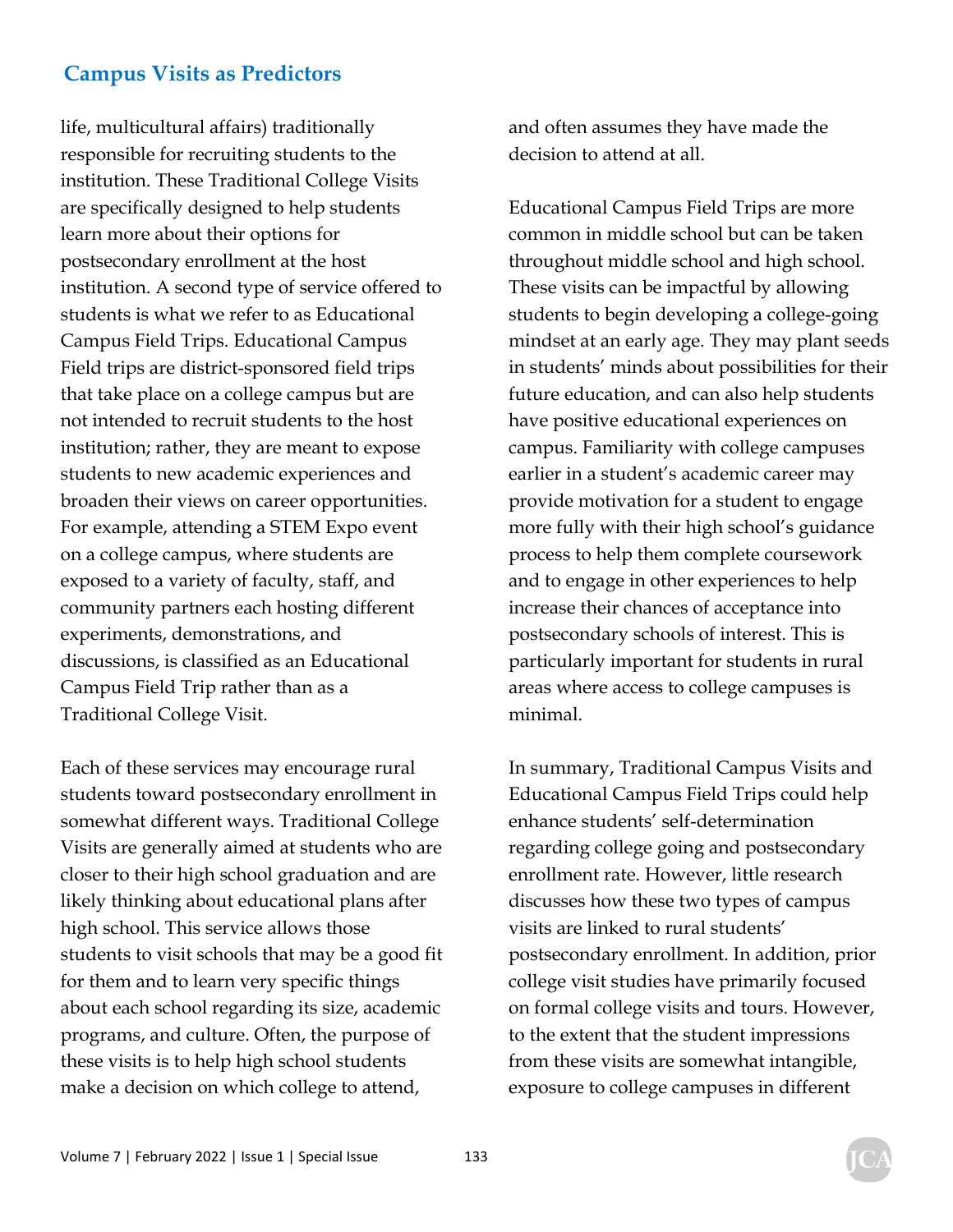settings beyond formal campus visits may be important in a student's aspirations to attend college.

Okerson (2016) pointed out the need for additional research in the field, such as examining if different types of college campus visits influence students' postsecondary enrollment. Also, in consideration of the collective impact of campus visits, it is critically important to understand if timing and quantity of each type of campus visit may help predict these students' postsecondary enrollment. Therefore, our study aims to explore the relationship between rural students' campus visits and postsecondary enrollment while considering visit type, visit timing, and other demographic variables. Our research question is:

*What is the relationship between rural student campus visits and postsecondary enrollment while considering visit type, visit timing, and other demographic variables?* 

#### **Method**

The GEAR UP program at Appalachian State University focused on providing multiple services (e.g., FAFSA application, college and career exploration) to students in rural, highneed school districts in which all feeder schools represent a greater than 50% population receiving free and reduced lunch. These services aimed to help rural students to be college and career ready as well as to

enhance their college-going mindset and postsecondary enrollment. While rural school districts are not homogeneous, increasing the likelihood of college access among rural high school students is nevertheless an important step as more jobs require college degrees in the future.

#### **Participants**

Our program used a cohort-sequential design, with four cohort groups of students:

Cohort 1: 2020 high school graduating class Cohort 2: 2021 graduating class Cohort 3: 2022 graduating class Cohort 4: 2023 graduating class.

Cohort 1 was the first group of students who had access to GEAR UP services, and was the focus of our analysis (7th graders in the 2014- 2015 academic year; n = 3539). These students received services, including access to sponsored Traditional Campus Visits and Educational Campus Field Trips, from their seventh-grade year through their senior year. More specifically, we aimed to focused on the 'True' student who did not move into or out of the partner schools, or who did not otherwise receive services until high school began. The final sample size was 2,274 (n = 1,216 male students; n = 1,058 female students).

#### **Data Collection**

Two types of data were collected: GEAR UP campus visits and postsecondary enrollment.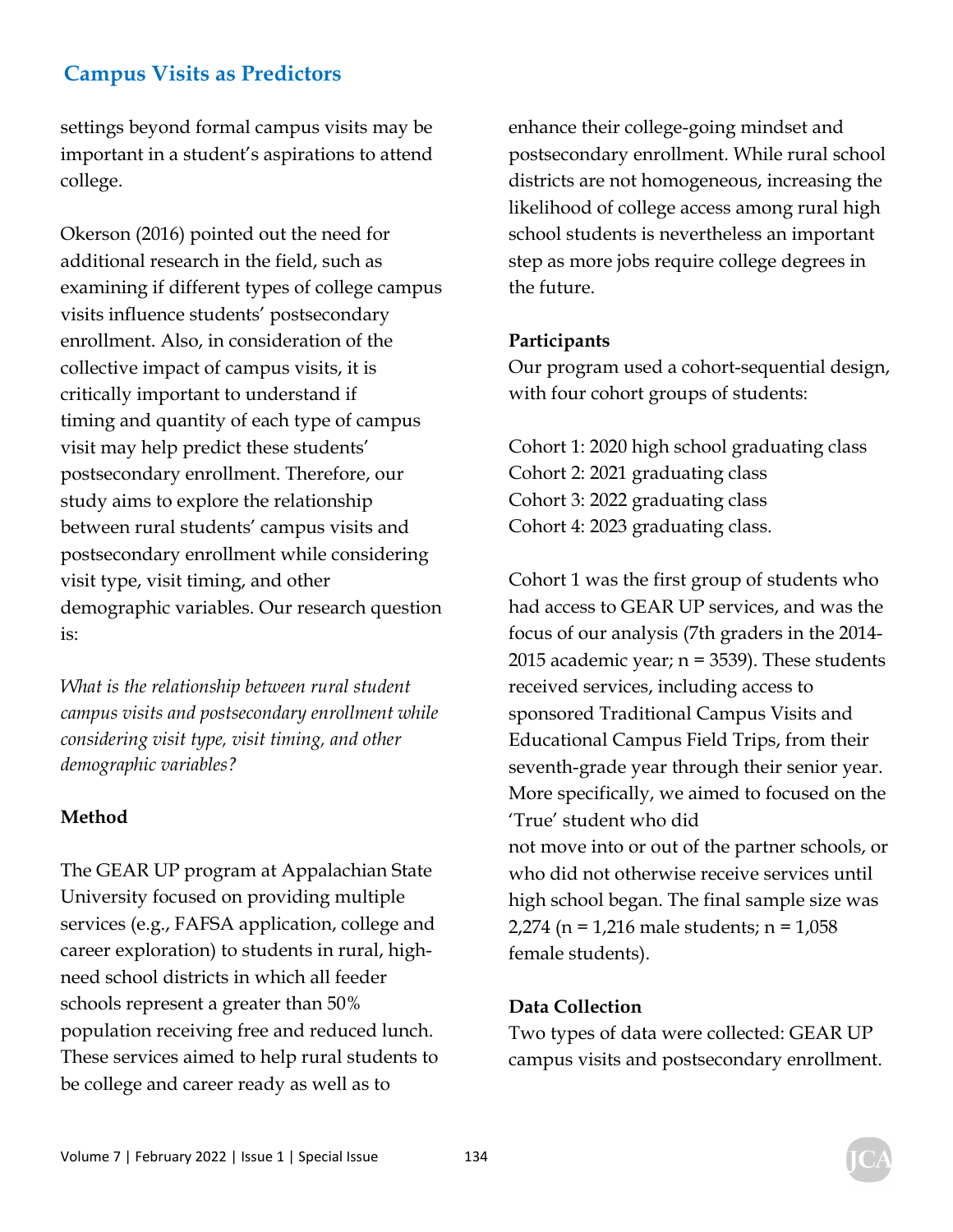#### **GEAR UP Campus Visits**

The GEAR UP services data collected during the project describes the type of service and the date the service was received. From this information we created a profile for each student that includes the number of each type of service received by grade level. Of particular focus for us was determining how many services occurred on college campuses and in what grade level they occurred on a student level. Our study looks at the relationship between the type and timing of campus visits for Cohort 1 and postsecondary enrollment rates.

The college choice process is multi-faceted, as suggested by the established literature in the field. Traditional College Visits and overall familiarity with college campuses through Educational Campus Field Trips expose students to environments that familiarize them with postsecondary educational options and foster discussion among faculty and students on the trips. This discussion, though it may seem minimally impactful, is known as "College Talk" and represents one of the nine critical interrelated elements of establishing a College Going Culture as identified by McClafferty and colleagues (2002). These experiences on college campuses can help students from rural communities increase their college exposure. This was the intent with GEAR UP college campus experiences; to increase exposure so that students can first begin to imagine themselves as college students, an important step in the early years before a student can begin asking and

answering questions about which institution they will attend.

#### **Postsecondary Enrollment**

Students' postsecondary enrollment data were retrieved from the National Student Clearinghouse to determine their postsecondary enrollment status for the graduating classes of 2020. For students in Cohort 1, our outcome measure of enrollment was defined similarly for the Summer 2020, Fall 2020, or Spring 2021 semesters. We did not differentiate between full-time and parttime enrollment, nor did we differentiate between the different types of postsecondary schools. This decision was influenced partly by the COVID-19 pandemic and its potential impact on student decisions for that cohort group.

#### **Data Analysis**

We focused on postsecondary enrollment as an outcome measure for this study period. Over time, our data collection will allow us to measure persistence toward and eventual achievement of postsecondary degrees for each of the groups and assess the role that Traditional College Visits and Educational Campus Field Trips and their timing had in predicting those levels of achievement.

To answer our research questions, we used logistic regression as the main analysis method. The primary goal of this analysis was to determine whether the type and timing of each of the two types of campus visits was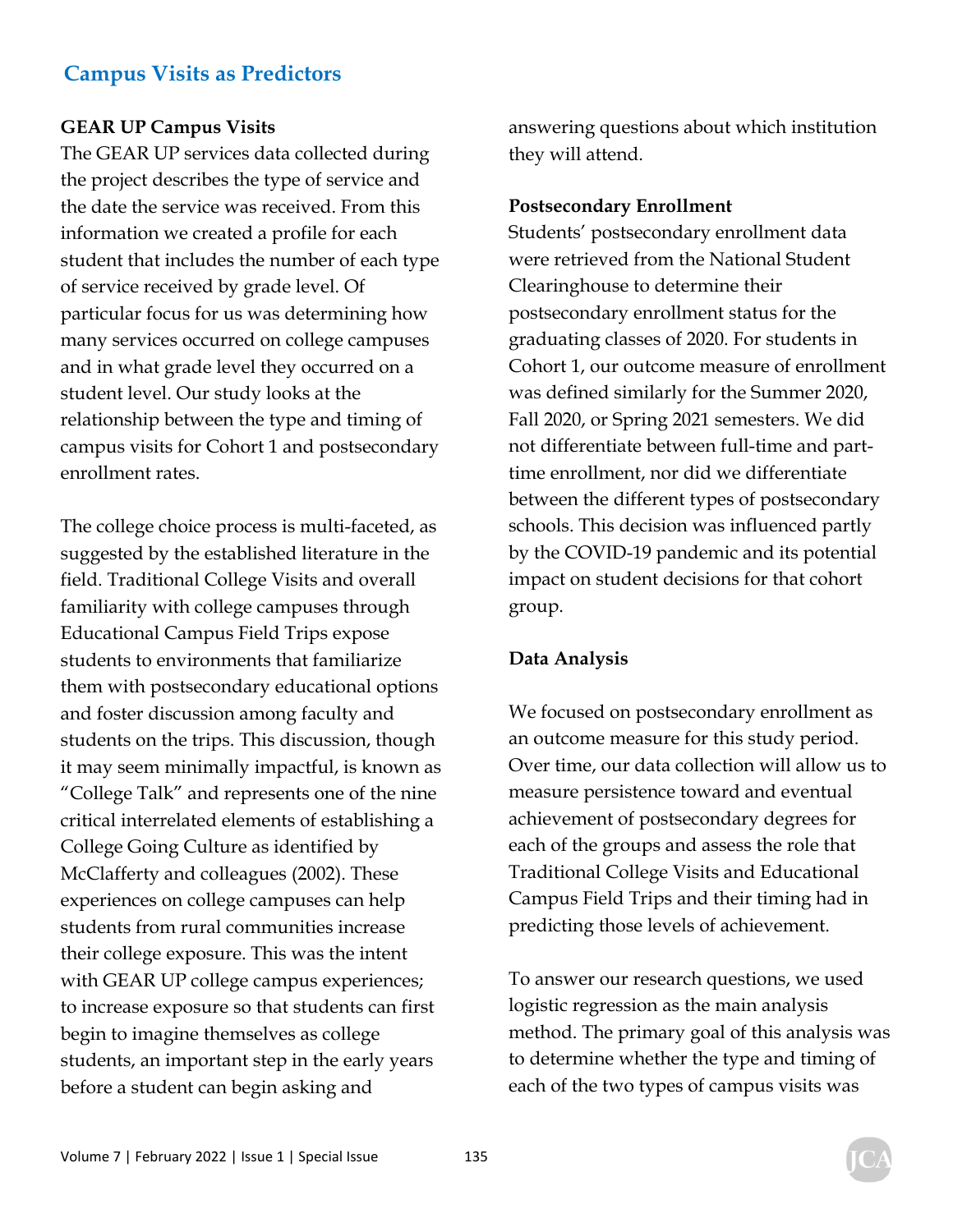predictive of postsecondary enrollment for the first GEAR UP cohort group.

Additionally, we considered whether there were effects for demographic variables such as race and gender.

#### **Results**

We conducted three sets of logistic regression

#### **Table 1.**

Summary Statistics of Traditional College Visits and Educational Campus Field Trips by Year for Cohort 1

analyses to estimate the effects of the two different visit types and the year in which the visits occurred for Cohort 1, the class of 2020. For Cohort 1, services began in the academic year of 2014-15. In our analysis, we counted the number of Traditional College Visits sponsored by GEAR UP during each academic year for six years between 2014-2015 and 2019-2020, and the number of Educational Campus Field Trips for the same set of academic years as well. Summary statistics for these different visit counts are given in Table 1. From these summary statistics, we note that the visit counts of both types for most students is fairly low in a given

|                                  | <b>Traditional College Visits</b> |                |                |                | <b>Educational Campus Field Trips</b> |                |                |            |
|----------------------------------|-----------------------------------|----------------|----------------|----------------|---------------------------------------|----------------|----------------|------------|
| Year (Grade)                     | <b>Mean</b><br>(SD)               |                |                | <b>Max</b>     | <b>Mean</b><br>(SD)                   |                |                | <b>Max</b> |
|                                  | <b>Male</b>                       | <b>Female</b>  | <b>Overall</b> |                | <b>Male</b>                           | <b>Female</b>  | <b>Overall</b> |            |
| 2014-2015 (7th)                  | 0.27<br>(0.67)                    | 0.32<br>(0.71) | 0.29<br>(0.69) | $\overline{2}$ | 0.46<br>(0.75)                        | 0.48<br>(0.80) | 0.47<br>(0.77) | 3          |
| 2015-2016 (8th)                  | 0.86<br>(0.99)                    | 0.95<br>(1.08) | 0.90<br>(1.03) | $\overline{7}$ | 0.32<br>(0.72)                        | 0.34<br>(0.75) | 0.33<br>(0.73) | 5          |
| 2016-2017 (9th)                  | 0.24<br>(0.44)                    | 0.27<br>(0.46) | 0.25<br>(0.45) | $\overline{2}$ | 0.08<br>(0.45)                        | 0.12<br>(0.57) | 0.10<br>(0.51) | 6          |
| 2017-2018<br>(10 <sup>th</sup> ) | 0.34<br>(0.73)                    | 0.42<br>(1.05) | 0.38<br>(0.90) | 14             | 0.07<br>(0.33)                        | 0.10<br>(0.41) | 0.08<br>(0.37) | 3          |
| 2018-2019<br>$(11^{th})$         | 0.15<br>(0.46)                    | 0.31<br>(0.83) | 0.22<br>(0.67) | 9              | 0.04<br>(0.25)                        | 0.06<br>(0.46) | 0.05<br>(0.36) | 5          |
| 2019-2020<br>$(12^{th})$         | 0.21<br>(0.67)                    | 0.20<br>(0.70) | 0.21<br>(0.68) | 8              | 0.03<br>(0.23)                        | 0.09<br>(0.62) | 0.06<br>(0.46) | 11         |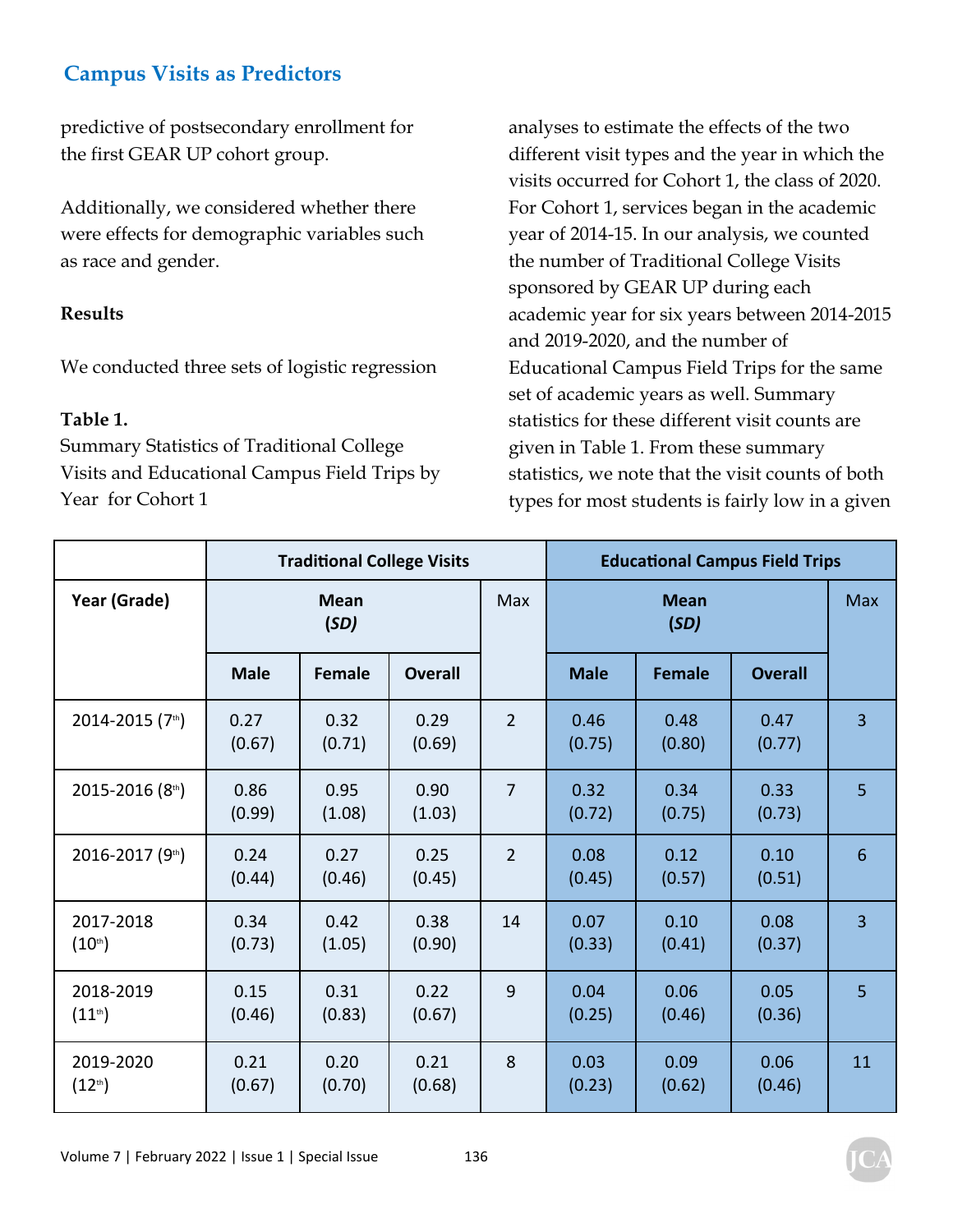year. Although not listed in the table, the median visit count of both types is zero for all years, and the third quartile is 0 or 1 for all years as well. In looking at the maximum values in Table 1 for each variable, in the first year of services as the grant was being launched, overall visits were lower before increasing in the years afterward as the grant progressed. In the 2017-2018 year the maximum number of Traditional College Visits was 14 due to previously mentioned visit events that stopped at multiple campuses, which led to a larger maximum value in that academic year. No limits were placed on the number of visits that a student could take. However, the vast majority of students took five or fewer visits that academic year.

For our first logistic regression modelling process, we included 12 potential predictor variables, specifically yearly visit counts for each visit type across the six-year span. We used Akaike's Information Criterion (AIC) and a backward selection process to determine which of the individual predictors should be included in the chosen model. From that selection process, the predictors in the model chosen by AIC were Traditional College Visit counts in the years 2014-2015, 2015-2016, 2017-2018, 2018-2019, and 2019- 2020, along with the Educational Campus Field Trip count in the year 2015-2016. Each of these predictors had a positive association with enrollment probability.

Because the visit counts in some years varied a bit and showed some right skewness, we conducted the same model selection process, but with each predictor transformed to the square root scale to reduce the right skewness in the distribution of the predictors. From the AIC model selection process on this transformed scale, we ended up with the same set of predictors in the final model that we mentioned previously, and again all of them were positively associated with postsecondary enrollment rates. With this verification that our results were not affected by the skewness of the predictor variables, we built our models on the original variable scale to allow for an easier interpretation of the resulting model.

In the second logistic regression modeling process, we added race and gender as potential predictor variables to the previously chosen model. We found that gender had a statistically significant association with enrollment rates, with female students having a higher likelihood of postsecondary enrollment. A summary of the logistic regression coefficients, standard errors, and Z statistics for this model are listed in Table 2. In the third logistic regression modeling process, we focused strictly on first visit timing by recording the year of each student's first Traditional College Visit, and the year of their first Educational Campus Field Trip for Cohort 1, and used these variables as categorical predictors of postsecondary enrollment. This approach allowed us to focus on the effect of the timing of the first college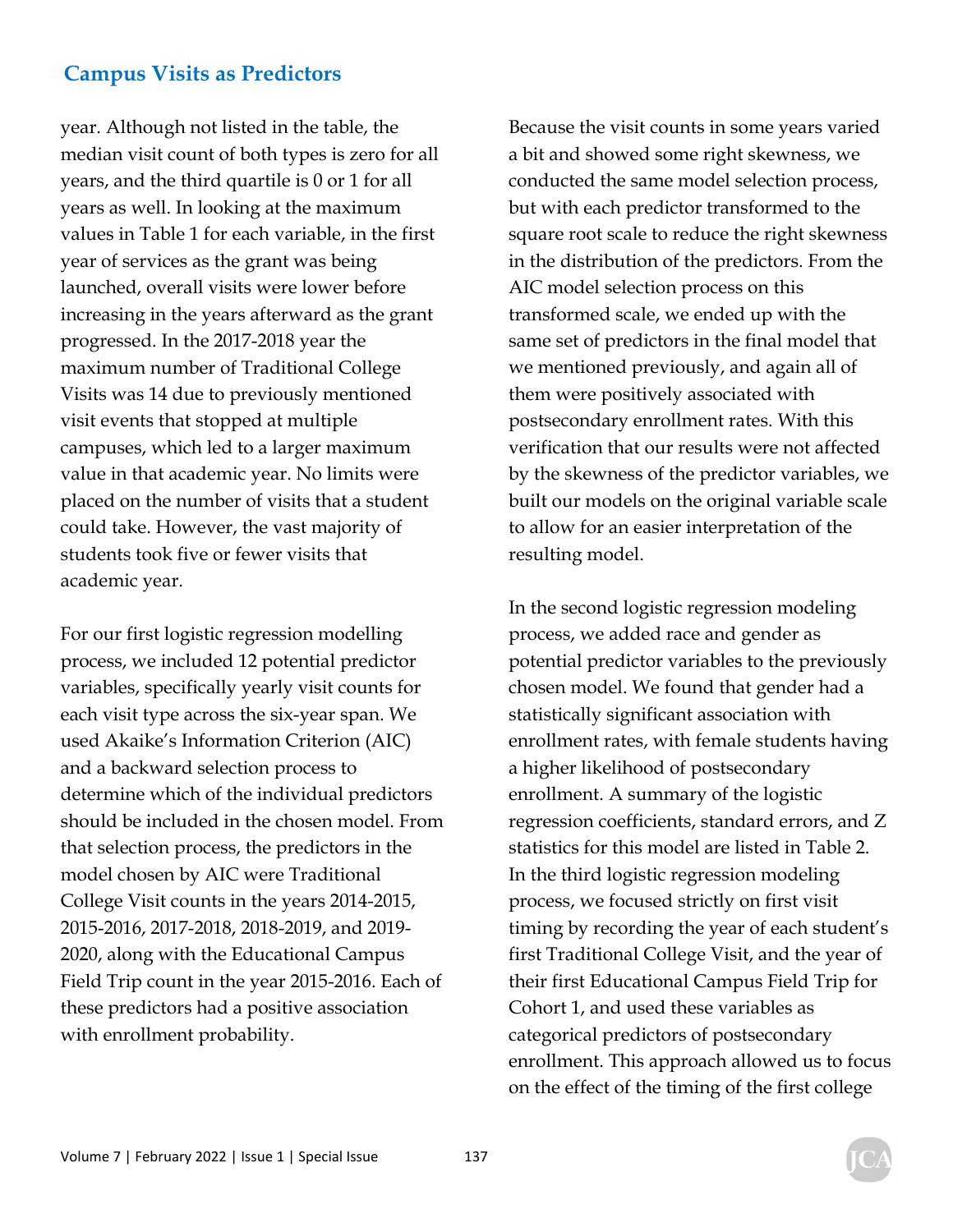#### **Table 2.**

Logistic Regression Output for Counts of Traditional College Visits and Educational Campus Field Trips Predicting Postsecondary Enrollment.

baseline of students who did not take Traditional College Visits or Educational Campus Field Trips, statistically significant increases in postsecondary enrollment rates occurred when students took their first

|                               |                         | <b>Traditional College Visits</b> | <b>Educational Campus Field Trips</b> |                         |              |           |
|-------------------------------|-------------------------|-----------------------------------|---------------------------------------|-------------------------|--------------|-----------|
| Predictor                     | <b>Estimated Effect</b> | <b>SE</b>                         | z                                     | <b>Estimated Effect</b> | <b>SE</b>    | z         |
| Intercept                     | 0.09                    | 0.08                              | 1.06                                  | $\bullet$               | ٠            |           |
| 2014-2015 $(7^{th})$          | $0.24*$                 | 0.06                              | 3.69                                  | $\bullet$ .             | $\mathbf{r}$ |           |
| 2015-2016 $(8^{th})$          | $0.09*$                 | 0.04                              | 2.16                                  | $0.14*$                 | 0.06         | 2.33      |
| 2016-2017 (9 <sup>th</sup> )  | $\bullet$               |                                   | $\bullet$                             | $\sim$                  | $\epsilon$   |           |
| 2017-2018 $(10^{th})$         | 0.10                    | 0.05                              | 1.79                                  | $\bullet$               | $\bullet$    |           |
| 2018-2019 $(11^{\text{th}})$  | 0.05                    | 0.07                              | 0.73                                  | $\sim$                  | $\bullet$    | $\bullet$ |
| 2019-2020 (12 <sup>th</sup> ) | 0.12                    | 0.07                              | 1.76                                  | $\sim$                  | ٠            |           |
| Gender: Male                  | $-0.75*$                | 0.09                              | $-8.69$                               | $\bullet$               | $\bullet$    |           |

*Note. . = not significant in our first analysis so we did not include in this logisƟc regression analysis.*  \**p < .05.*

visit of both types, and their predictive effect on postsecondary enrollment. We also included race and gender as potential predictors in this modeling process, and we used AIC with a backward selection approach to select the best model from the candidates.

The minimum AIC value occurred with predictors based on the first year of a Traditional College Visit, along with gender. In this particular model, compared with a

Traditional College Visit in the academic years of 2014-15, 2017-18, or 2019-20. These correspond to the students' seventh grade year, the sophomore year, and the senior year for Cohort 1. We also note that while the year of the student's first Educational Campus Field Trip was not in the model with the minimum AIC value, when it is added as a predictor to the model, a statistically significant positive effect on postsecondary enrollment rate is seen when the student's first Educational Campus Field Trip occurred in 2014-2015 (7th grade), early in the student's academic career.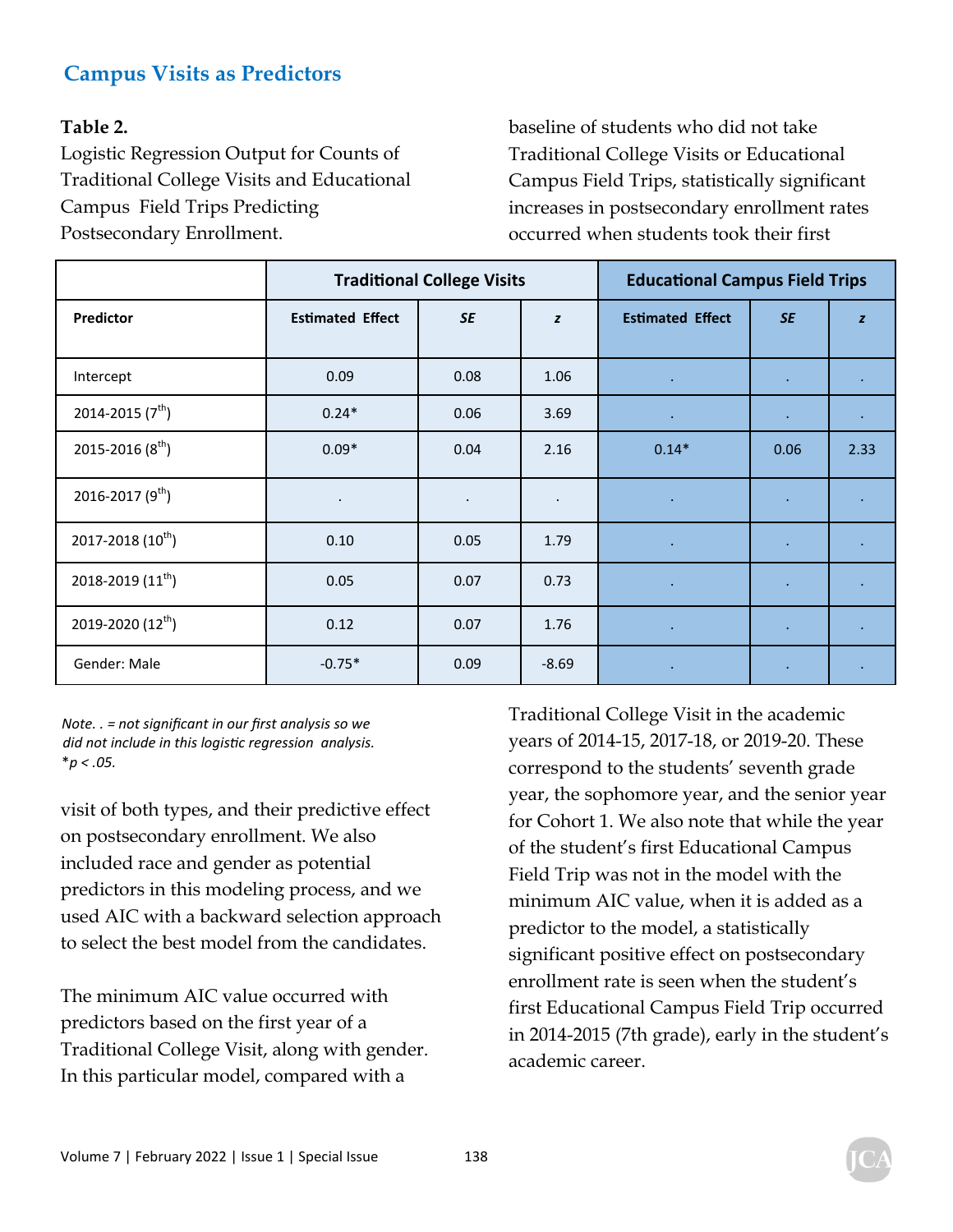Otherwise, the effect of the year of the student's first Educational Campus Field Trip was not statistically significant, leading to the factor overall not being chosen in the final model. Gender was again associated with postsecondary enrollment rates, with males being less likely to enroll than females. In this step, we explored the possibility of interaction between gender and first visit years, to allow for the possibility that visits for males and females have different yearly predictive

effects on postsecondary enrollment. When we added potential interaction terms between gender and year of first Traditional College Visit, and gender and year of first Educational Campus Field Trip, only one of the interaction terms was statistically significant at the 5% significance level, and the overall AIC for this model increased, indicating that the simpler model without interaction terms was preferred by AIC.

**"Our results showed that both types of visits were associated with higher postsecondary enrollment rates. This indicated that rural students with higher participation in these campus visit services, and especially students who participate in these services earlier in their academic careers, might have a higher possibility of enrolling in college."** 

indicated that rural students with higher participation in these campus visit services, and especially students who participate in these services earlier in their academic careers, might have a higher possibility of enrolling in college. This finding is consistent with King's study (2012) that college visits could help rural students understand the college environment and campus life, and could enhance their self-determination for college going, which in turn helps increase

> postsecondary enrollment rates.

In terms of participation rates, our results presented that Traditional College Visits were collectively more positively associated with postsecondary enrollment than Educational Campus Field Trips. One exception to this tendency in Table 2 should be noted, in that Traditional College Visits in 2016-17 were not

#### **Discussion**

This study aimed to explore the influence of two types of college visits with rural students' postsecondary enrollment (Traditional College Visits and Educational Campus Field Trip). Overall, our results showed that both types of visits were associated with higher postsecondary enrollment rates. This

significantly associated with enrollment rates, although this year was fairly early in the student's academic career. During this particular year when fewer college visits were being taken overall, Cohort 1 was just transitioning to high school, and campus visit services were being offered through the high school for the first time. This led to fewer Traditional College Visit services being offered in the first year of high school and likely contributed to the lack of significance of the college visit count in that particular year.

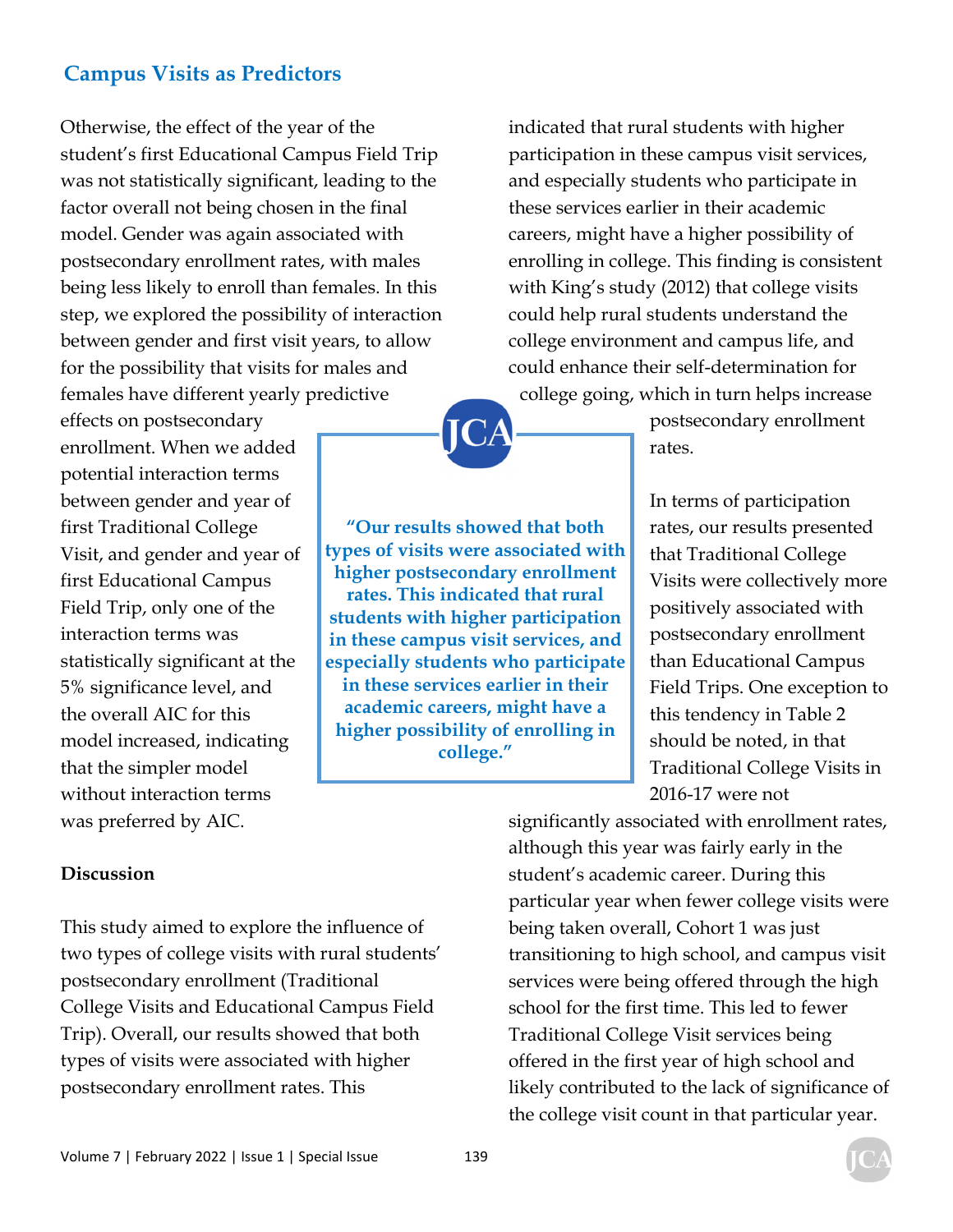To sustain the linkage between rural students' Traditional College Visits and future postsecondary enrollment, rural high schools are strongly suggested to collaborate with middle schools and colleges to ensure that college visits can be continuously offered to these students in a systematic and tangible way (Radcliffe & Bos, 2011).

The fact that the number of Traditional College Visits was a more consistently significant predictor of postsecondary enrollment than Educational Campus Field Trips is another finding in our analyses. For Traditional College Visits, we see the impact of both the quantity and timing of these visits on predicting rural students' postsecondary enrollment. These visits have a direct academic focus, and thus participants experience the campus more deliberately as a potential student. We found that the number of Traditional College Visits per year was also significant with the exception of one academic year. In terms of timing, we found that first visits in the student's seventh grade year, and sophomore or senior years of high school were significant predictors of postsecondary enrollment. These findings suggest that a large number of Traditional College Visits is associated with increased postsecondary enrollment rates. The impact of timing is a little less clear. Students who take Traditional College Visits early may also have ample time to take a larger number of them, but also students who take Traditional College Visits for the first time in their high school career (specifically their senior year) are strongly

considering postsecondary education. Less clear is that first Traditional College Visits in a student's junior or freshman year are less predictively impactful than the total number of visits at those stages. This combination of findings is plausible in that a larger number of Traditional College Visits is an important predictor of enrollment, but when we look at a student's first visit date, those who start early are likely engaged in the college selection process, while those who start late may indicate that a decision is still being carefully considered. Both factors may be important because a student who starts visiting colleges as a senior may not have sufficient time to take many visits, but those individual visits may be more impactful given the student's upcoming high school graduation.

Finally, we observed that the number of Educational Campus Field Trips from 2015-16 (the eighth-grade year for Cohort 1) had a statistically significant association with postsecondary enrollment. 2015-16 was the one academic year where the number of Educational Campus Field Trips during eighth grade had a significant association with students' later postsecondary enrollment. These findings indicated that Educational Campus Field Trips could be one of the services provided for rural students for enhancing their college-going mindset. While Educational Campus Field Trips may help rural students gain exposure to college campuses, they appear to be less associated with postsecondary enrollment rates unless they occur early in a student's academic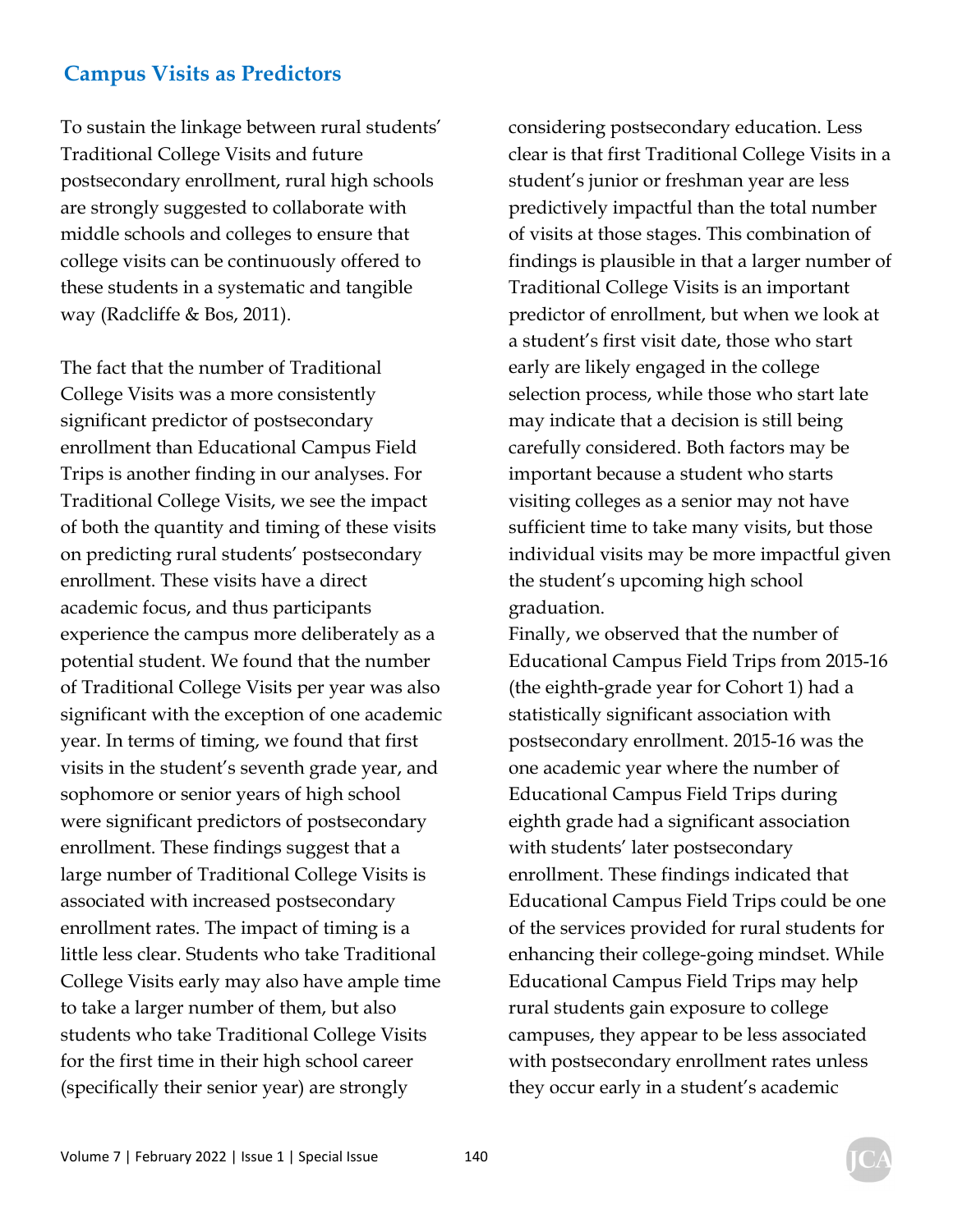career. This corresponds with Raudenbush and Bloom's (2015) and Swanson et al's study (2021) that eighth grade may be a year when students are thinking about the next phase of their life when they will enter high school, making an Educational Campus Field Trip more impactful at that time. In our results, we also see some additional evidence of this assertion, because the model that focused on the timing of the student's first Educational Campus Field Trip showed a significant effect when the first visit occurred in the seventh grade year, although the effects of first Educational Campus Field Trips for the other years were not significant.

Taken together, our data provide evidence that Educational Campus Field Trips, when taken in middle school, play a critical factor in predicting rural students' possibility of postsecondary enrollment.

#### **Educational Implications**

Our study suggests that providing early access opportunities to college campuses can be beneficial for students as early as their middle school years. From a practical standpoint, Traditional College Visits are stronger predictors of postsecondary enrollment for most grade levels, but Educational Campus Field Trips do have a positive relationship with postsecondary enrollment in the middle grades. For both types of visits, timing is important because students who take their first Traditional College Visit or their first Educational Field Trip in middle school may have higher

postsecondary enrollment rates. An additional benefit of Educational Field Trips is that they may be easier to organize for large groups of middle-school students, allowing more students to be exposed to college campuses and providing a strong foundation for future postsecondary enrollment.

#### **Limitations**

There are three limitations in this study. First, an important consideration in our data is the potential for confounding factors to exist. Educational Campus Field Trips in middle school are often taken by all students in a particular grade level or school. At the high school level, students who participate in both types of visits may simply be interested in college if they are from families that prioritize postsecondary education or have higher academic achievement rates. Hence, higher raw visit numbers may not directly impact postsecondary enrollment but may simply signal a student's interest in postsecondary options. However, early Educational Campus Field Trips are less likely to be self-selected by the participants, and hence their significance suggests that they are a valuable part of a student's college selection process.

Second, we do not know how many Traditional College Visits and other informal campus visits the students took outside of the GEAR UP grant program. It is difficult to speculate exactly how independent college visits correlate with those offered through GEAR UP services, but more reliable data might be obtained by knowing about all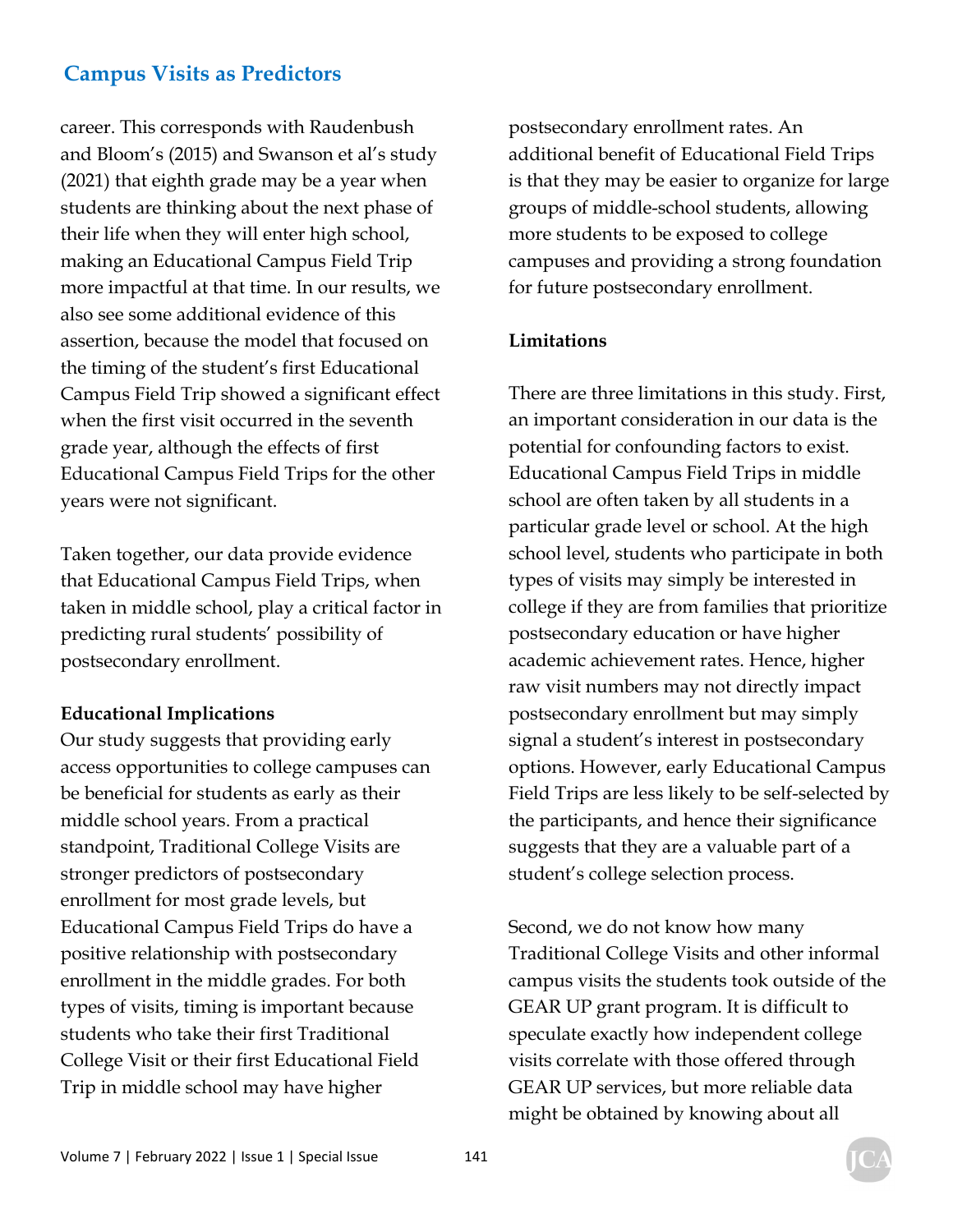college visits that students take.

Third, we did not include a control group of students due to the impact of the COVID-19 pandemic on students' learning and their postsecondary enrollment. The emergence of the global COVID-19 pandemic impacted enrollment rates for the class of 2020, as stated in the NSC Blog (2021). Undergraduate enrollment experienced a 5.9% decline during the pandemic, with community colleges experiencing an even steeper decline of 11.3%. This is particularly applicable to our western North Carolina GEAR UP population given that students from our participating schools aspire to attend a community college at higher rates than the overall student population of North Carolina. Thus, a direct comparison of postsecondary enrollment rates between the two graduating classes (the class of 2019 for the control students; the class of 2020 for the Cohort 1 students) is unlikely to be informative as to the predictive ability of college visits on postsecondary enrollment rates. For this reason, we chose to focus in our analysis on Cohort 1 and on the rates of the two different visit types as differential predictors of postsecondary enrollment.

#### **Conclusion**

Overall, our research suggests that offering middle school students opportunities for Traditional College Visits and Educational Campus Field Trips has benefits. The students in our cohort group are from rural school districts, and early visits may provide an

important opportunity to increase college knowledge and begin developing a collegegoing mindset. Our work also shows that sponsoring college visits throughout high school may be beneficial for students who are still deciding on their options during their senior year.

Collectively, we believe that the college decision-making process is multifaceted, but also that exposure to college campuses helps students with important parts of this process, beginning with helping students decide that they want to go to college. This exposure may be more important for students from rural school districts, for whom having sponsored visits may play a bigger role in the decisionmaking process than students who are from non-rural parts of the country.

It is important to note that our study focuses on enrollment as an outcome measure. We have not yet collected data regarding college persistence or degree attainment, but those will also be important measures of postsecondary success. At this stage, we focused on a simple outcome measure (postsecondary enrollment, the first year of college) due to the likelihood of the COVID-19 pandemic affecting the location of enrollment. Students who at other times may have chosen a four-year university after graduation may not have done so in 2020. Therefore, we suggest that future studies should focus on a longer-range view of a student's college career (e.g., the predictive impact of campus visits on college retention or persistence, as well as degree attainment).

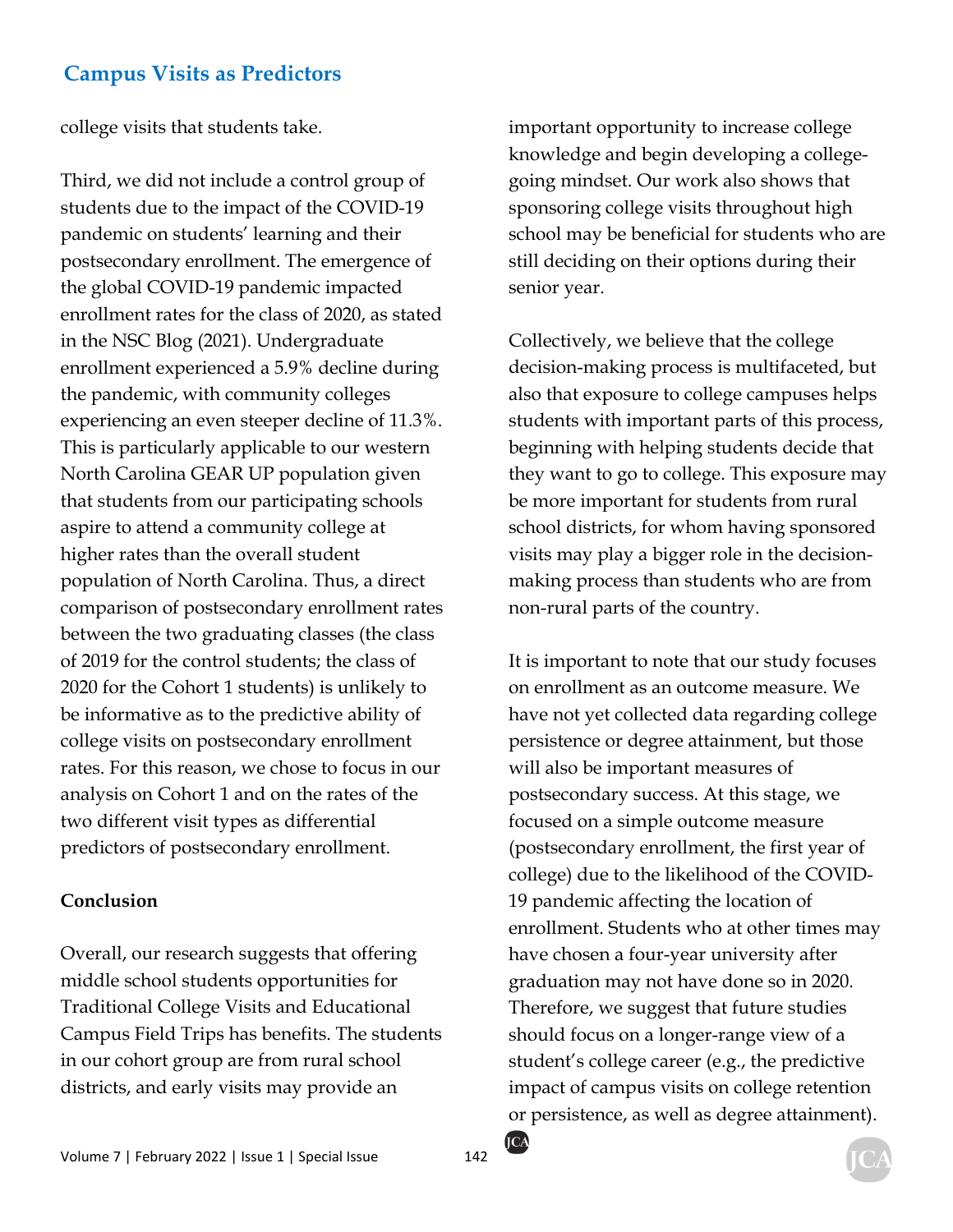#### **REFERENCES**

Beamer, L., & Steibaum, M. (2019). *Unequal and uneven: The geography of higher education access. Retrieved from* https://www.phenomenalworld.org/analysis/geography-ofhigher-ed/

Bowman, N. A., Kim, S., Ingleby, L., Ford, D. C., & Sibaouih, C. (2018). Improving college access at low-income high schools? The impact of GEAR UP Iowa on postsecondary enrollment and persistence. *EducaƟonal EvaluaƟon and Policy Analysis*, *40*, 399-419. hƩps:// doi.org/10.3102/0162373718778133

Carnevale, A. P., Smith, N., & Strohl, J. (2013). *Recovery: Job growth and educaƟon requirements through 2020*. Retrieved from https://1gyhoq479ufd3yna29x7ubjnwpengine.netdna-ssl.com/wp-content/uploads/2014/11/ Recovery2020.FR\_.Web\_.pdf

Chapman, R. G. (1984). Toward a theory of college choice: A model of college search and choice behavior. *Advances in Consumer Research*, *13*, 246-250. Retrieved from hƩps:// www.acrwebsite.org/volumes/6497/volumes/v13/NA-13

Choy, S. P., Horn, L. J., Nuñez, A. M., & Chen, X. (2000). Transition to college: What helps at-risk students and students whose parents did not attend college. New *DirecƟons for InsƟtuƟonal Research*, *2000*, 45-63. hƩps:// doi.org/10.1002/ir.10704

Conley, D. T. (2008). Rethinking college readiness. *New direcƟons for higher educaƟon*, *144*, 3-13. DOI: 10.1002/ he.321

Fraysier, K., Reschly, A., & Appleton, J. (2020). Predicting postsecondary enrollment with secondary student engagement data. *Journal of PsychoeducaƟonal Assessment*, *38*, 882-899. hƩps://doi.org/10.1177/0734282920903168

Hooker, S., & Brand, B. (2010). College knowledge: A critical component of college and career readiness. *New DirecƟons for Youth Development*, *2010*, 75-85. hƩps:// doi.org/10.1002/yd.364

Jackson, G. A. (1982). Public efficiency and private choice in higher educaƟon. *EducaƟonal EvaluaƟon and Policy Analysis*, *4*, 237-247. hƩps://doi.org/10.2307/1164016

Kim, S., Bowman, N. A., Ingleby, L., Ford, D. C., & Sibaouih, C. (2018). Promoting educational success: Which GEAR UP services led to postsecondary enrollment and persistence? *EducaƟonal Policy, 35*, 101-130. hƩps://doi.org/10.1177/ 0895904818813301

King, S. B. (2012). Increasing college-going rate, parent involvement, and community participation in rural communiƟes. *The Rural Educator*, *33*, 20-26. hƩps:// doi.org/10.35608/ruraled.v33i2.415

Litten, L. H. (1982). Different strokes in the applicant pool: Some refinements in a model of student college choice. *The Journal of Higher EducaƟon*, *53*, 383-402. hƩps:// doi.org/10.2307/1981605

McClafferty, K. A., McDonough, P. M., & Nunez, A. M. (2002). *What is a college culture? FacilitaƟng college preparaƟon through organizaƟonal change*. Retrieved from https://files.eric.ed.gov/fulltext/ED471504.pdf

McDonald, L. S. (2019). *The impact of campus facilities on the recruitment of students in higher educaƟon* [Unpublished doctoral dissertation]. Western Kentucky University.

Mokher, C. G., Lee, S., & Sun, C. (2019). Evaluating innovations for improving college and career readiness in rural schools. *Research in the Schools*, *26*, 48-63.

Morton, T. R., Ramirez, N. A., Meece, J. L., Demetriou, C., & Panter, A. T. (2018). Perceived barriers, anxieties, and fears in prospective college students from rural high schools. The *High School Journal*, *101*, 155-176. hƩps://doi.org/10.1353/ hsj.2018.0008

National Center for Education Statistics (2006). *Rural educaƟon in America*. Retrieved from hƩps://nces.ed.gov/ surveys/ruraled/definitions.asp

NaƟonal Center for EducaƟon StaƟsƟcs (2015). *Percentage of persons ages 18 to 29 enrolled in colleges or universities, by age group, 4-category local, and sex*. Retrieved from https://nces.ed.gov/surveys/ruraled/tables/b.3.b.-1.asp

NSC Blog (2021). *Pandemic challenges higher education to* reach enrollment goals. Retrieved from https:// www.studentclearinghouse.org/nscblog/pandemicchallenges-higher-ed-to-reach-enrollment-goals/

Okerson, J. R. (2016). *Beyond the campus tour: College choice and the campus visit* [Unpublished doctoral dissertation]. Western Kentucky University. The College of William & Mary.